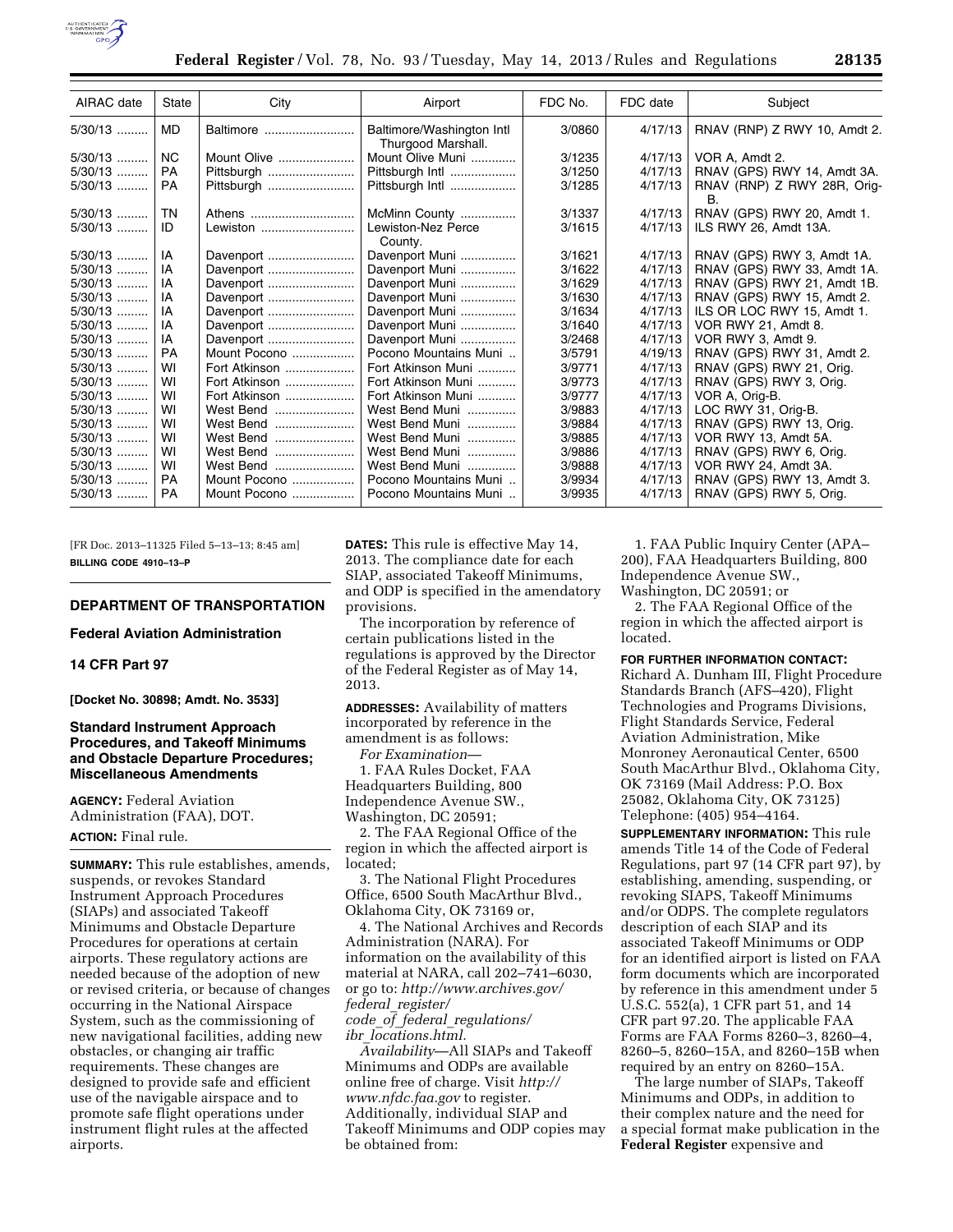impractical. Furthermore, airmen do not use the regulatory text of the SIAPs, Takeoff Minimums or ODPs, but instead refer to their depiction on charts printed by publishers of aeronautical materials. The advantages of incorporation by reference are realized and publication of the complete description of each SIAP, Takeoff Minimums and ODP listed on FAA forms is unnecessary. This amendment provides the affected CFR sections and specifies the types of SIAPs and the effective dates of the, associated Takeoff Minimums and ODPs. This amendment also identifies the airport and its location, the procedure, and the amendment number.

#### **The Rule**

This amendment to 14 CFR part 97 is effective upon publication of each separate SIAP, Takeoff Minimums and ODP as contained in the transmittal. Some SIAP and Takeoff Minimums and textual ODP amendments may have been issued previously by the FAA in a Flight Data Center (FDC) Notice to Airmen (NOTAM) as an emergency action of immediate flight safety relating directly to published aeronautical charts. The circumstances which created the need for some SIAP and Takeoff Minimums and ODP amendments may require making them effective in less than 30 days. For the remaining SIAPS and Takeoff Minimums and ODPS, an effective date at least 30 days after publication is provided.

Further, the SIAPs and Takeoff Minimums and ODPS contained in this amendment are based on the criteria contained in the U.S. Standard for Terminal Instrument Procedures (TERPS). In developing these SIAPS and Takeoff Minimums and ODPs, the TERPS criteria were applied to the conditions existing or anticipated at the affected airports. Because of the close and immediate relationship between these SIAPs, Takeoff Minimums and ODPs, and safety in air commerce, I find that notice and public procedures before adopting these SIAPS, Takeoff Minimums and ODPs are impracticable and contrary to the public interest and, where applicable, that good cause exists for making some SIAPs effective in less than 30 days.

#### **Conclusion**

The FAA has determined that this regulation only involves an established body of technical regulations for which frequent and routine amendments are necessary to keep them operationally current. It, therefore—(1) is not a ''significant regulatory action'' under Executive Order 12866; (2) is not a

''significant rule'' under DOT Regulatory Policies and Procedures (44 FR 11034; February 26, 1979); and (3) does not warrant preparation of a regulatory evaluation as the anticipated impact is so minimal. For the same reason, the FAA certifies that this amendment will not have a significant economic impact on a substantial number of small entities under the criteria of the Regulatory Flexibility Act.

#### **List of Subjects in 14 CFR Part 97**

Air Traffic Control, Airports, Incorporation by reference, and Navigation (Air).

Issued in Washington, DC, on April 26, 2013.

## **John M. Allen,**

*Director, Flight Standards Service.* 

#### **Adoption of the Amendment**

Accordingly, pursuant to the authority delegated to me, Title 14, Code of Federal Regulations, part 97 (14 CFR part 97) is amended by establishing, amending, suspending, or revoking Standard Instrument Approach Procedures and/or Takeoff Minimums and/or Obstacle Departure Procedures effective at 0902 UTC on the dates specified, as follows:

### **PART 97—STANDARD INSTRUMENT APPROACH PROCEDURES**

■ 1. The authority citation for part 97 continues to read as follows:

**Authority:** 49 U.S.C. 106(g), 40103, 40106, 40113, 40114, 40120, 44502, 44514, 44701, 44719, 44721–44722.

■ 2. Part 97 is amended to read as follows:

- *\* \* \* Effective 30 MAY 2013*
- Orlando, FL, Orlando Sanford Intl, ILS OR LOC RWY 9L, Amdt 4
- Orlando, FL, Orlando Sanford Intl, ILS OR LOC RWY 9R, Amdt 1
- Orlando, FL, Orlando Sanford Intl, ILS OR LOC RWY 27R, Amdt 3
- Orlando, FL, Orlando Sanford Intl, RNAV (GPS) RWY 9L, Amdt 3
- Orlando, FL, Orlando Sanford Intl, RNAV (GPS) RWY 9R, Amdt 1
- Orlando, FL, Orlando Sanford Intl, RNAV (GPS) RWY 27R, Amdt 3
- Sebring, FL, Sebring Rgnl, RNAV (RNP) RWY 19, Amdt 1
- Zephyrhills, FL, Zephyrhills Muni, RNAV (GPS) RWY 4, Orig-B
- Atlanta, GA, Hartsfield—Jackson Atlanta Intl, RNAV (RNP) Z RWY 8R, Amdt 1
- Atlanta, GA, Hartsfield—Jackson Atlanta Intl, RNAV (RNP) Z RWY 9L, Amdt 1
- Atlanta, GA, Hartsfield—Jackson Atlanta Intl, RNAV (RNP) Z RWY 9R, Amdt 1
- Atlanta, GA, Hartsfield—Jackson Atlanta Intl, RNAV (RNP) Z RWY 10, Amdt 2
- Atlanta, GA, Hartsfield—Jackson Atlanta Intl, RNAV (RNP) Z RWY 26L, Amdt 1
- Atlanta, GA, Hartsfield—Jackson Atlanta Intl, RNAV (RNP) Z RWY 26R, Amdt 1
- Atlanta, GA, Hartsfield—Jackson Atlanta Intl, RNAV (RNP) Z RWY 27L, Amdt 2
- Atlanta, GA, Hartsfield—Jackson Atlanta Intl, RNAV (RNP) Z RWY 27R, Amdt 1
- Camilla, GA, Camilla-Mitchell County, RNAV (GPS) RWY 26, Amdt 1A
- Chicago/West Chicago, IL, Dupage, RNAV (GPS) RWY 10, Orig-B
- Chicago/West Chicago, IL, Dupage, RNAV (GPS) RWY 20L, Orig-A
- Frankfort, KY, Capital City, RNAV (GPS) RWY 7, Amdt 2
- Frankfort, KY, Capital City, RNAV (GPS) RWY 25, Amdt 2
- Lafayette, LA, Lafayette Rgnl, ILS OR LOC/ DME RWY 4R, Amdt 2
- Kaiser Lake Ozark, MO, Lee C Fine
- Memorial, RNAV (GPS) RWY 4, Amdt 1 Kaiser Lake Ozark, MO, Lee C Fine Memorial, RNAV (GPS) RWY 22, Amdt 1
- Kaiser Lake Ozark, MO, Lee C Fine
- Memorial, Takeoff Minimums and Obstacle DP, Amdt 2
- Dallas, TX, Dallas Love Field, ILS OR LOC RWY 31R, ILS RWY 31R (SA CAT I), Amdt 5B
- *\* \* \* Effective 27 JUNE 2013*
- Gustavus, AK, Gustavus, VOR/DME RWY 29, Amdt 2
- Klawock, AK, Klawock, GPS RWY 2, Orig, CANCELED
- Klawock, AK, Klawock, KLAWOCK ONE, Graphic DP
- Klawock, AK, Klawock, NDB/DME RWY 2, Amdt 1
- Klawock, AK, Klawock, Takeoff Minimums and Obstacle DP, Amdt 4
- Petersburg, AK, Petersburg James A Johnson, LDA/DME–D, Amdt 7
- Petersburg, AK, Petersburg James A Johnson, PETERSBURG ONE, Graphic DP
- Petersburg, AK, Petersburg James A Johnson, RNAV (GPS)–B, Amdt 1

Petersburg, AK, Petersburg James A Johnson, Takeoff Minimums and Obstacle DP, Amdt 6

- Petersburg, AK, Petersburg James A Johnson, ZARUT ONE, Graphic DP, CANCELED
- Wrangell, AK, Wrangell, LDA/DME–C, Amdt 8
- Wrangell, AK, Wrangell, LDA/DME–D, Amdt 7
- Wrangell, AK, Wrangell, LEVEL ISLAND TWO, Graphic DP
- Wrangell, AK, Wrangell, RNAV (GPS) RWY 10, Orig
- Wrangell, AK, Wrangell, RNAV (GPS)–A, Orig, CANCELED
- Dothan, AL, Dothan Rgnl, COPTER VOR RWY 36, Amdt 1
- Miami, FL, Miami Intl, ILS OR LOC RWY 9, Amdt 10
- Miami, FL, Miami Intl, RNAV (GPS) RWY 9, Amdt 1
- Mayfield, KY, Mayfield Graves County, RNAV (GPS) RWY 19, Amdt 1
- Mayfield, KY, Mayfield Graves County, RNAV (GPS) Y RWY 1, Amdt 1
- Mayfield, KY, Mayfield Graves County, RNAV (GPS) Z RWY 1, Orig
- Mayfield, KY, Mayfield Graves County,
- Takeoff Minimums and Obstacle DP, Amdt 3